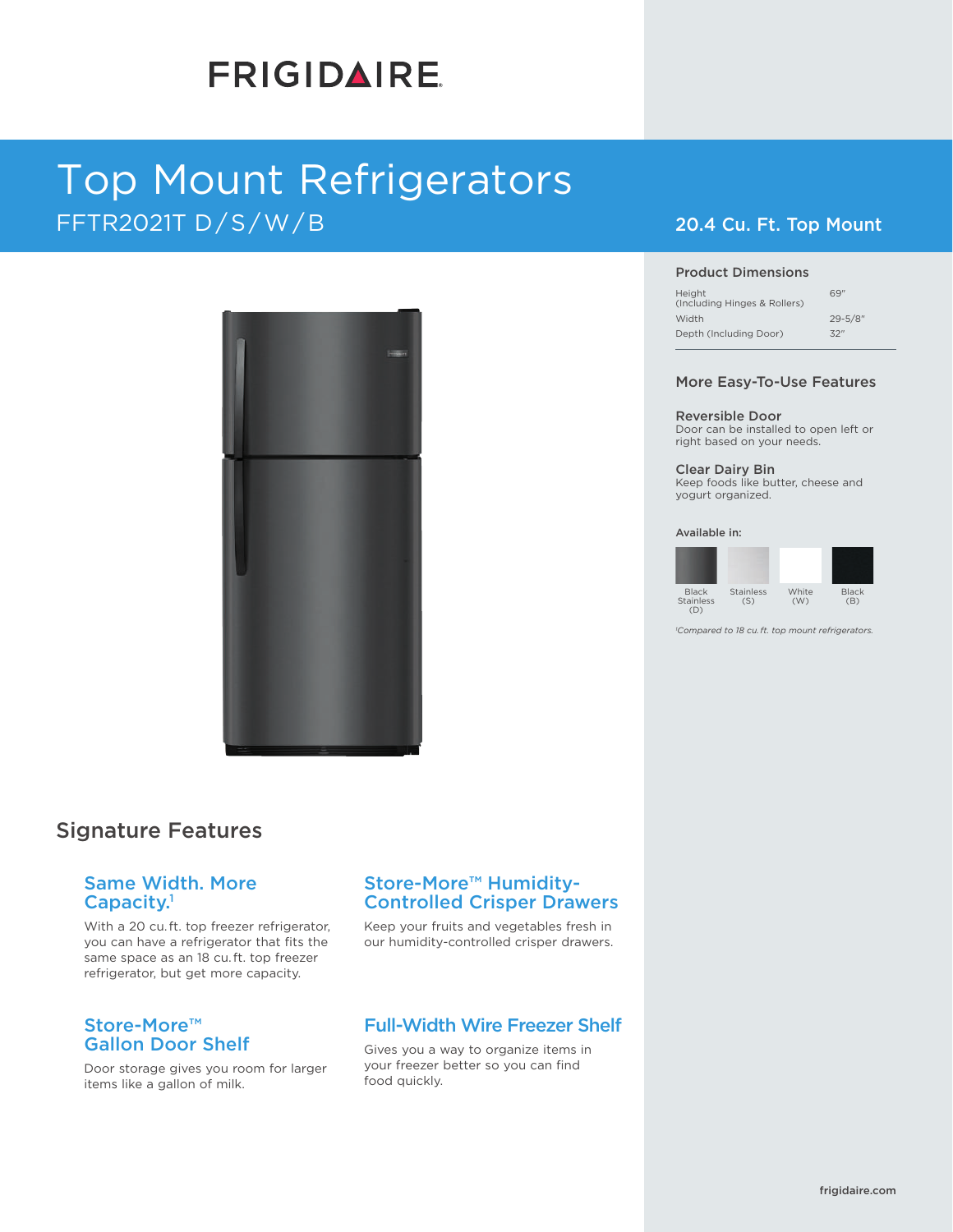### **FRIGIDAIRE**

## Top Mount Refrigerators

FFTR2021T D/S/W/B 20.4 Cu. Ft.

| Features                                               |                                                                         |
|--------------------------------------------------------|-------------------------------------------------------------------------|
| Door Design                                            | UltraSoft™                                                              |
| Door Handle Design                                     | Black Stainless (D),<br>Stainless Steel (S),<br>Color-Coordinated (W/B) |
| Cabinet Finish (Textured)                              | Black (D/S),<br>Color-Coordinated (W/B)                                 |
| Door Stops                                             | Yes                                                                     |
| Door Hinge Covers                                      | Black $(D/S)$ ,<br>Color-Coordinated (W/B)                              |
| Door Reverse Option                                    | Yes                                                                     |
| Rollers - Front/Rear                                   | Adjustable / Yes                                                        |
| Sound Package                                          |                                                                         |
| <b>Toe Grille</b>                                      | Black (D/S),<br>Color-Coordinated (W/B)                                 |
| <b>Refrigerator Features</b>                           |                                                                         |
| Interior Lighting                                      | Standard                                                                |
| Refrigerator Shelves                                   | 2 Full-Width Glass                                                      |
| Deli Drawer                                            | 1 Half-Width                                                            |
| Wine/Can Rack                                          |                                                                         |
| Store-More™ Crisper Drawers                            | 2 Clear                                                                 |
| <b>Humidity Controls</b>                               | $\overline{2}$                                                          |
| Dairy Compartment                                      | Clear Dairy Door                                                        |
| Door Bins                                              |                                                                         |
| Door Racks                                             | 3 Full-Width White                                                      |
| Non-Slip Bin Liner                                     |                                                                         |
| <b>Tall Bottle Retainers</b>                           |                                                                         |
| Gallon Door Storage                                    | $\mathbf{1}$                                                            |
| <b>Freezer Features</b>                                |                                                                         |
| Door Bins                                              |                                                                         |
| Door Racks                                             | 2 Full-Width White                                                      |
| Freezer Shelves                                        | 1 Full-Width Wire                                                       |
| Factory Ice Maker w/ Large Ice Bin                     | Optional (PN# IM116)                                                    |
| Lighting                                               |                                                                         |
| <b>Specifications</b>                                  |                                                                         |
| Total Capacity (Cu. Ft.)                               | 20.4                                                                    |
| Refrigerator Capacity (Cu. Ft.)                        | 15.3                                                                    |
| Freezer Capacity (Cu. Ft.)                             | 5.1                                                                     |
| Power Supply Connection Location                       | Right Bottom Rear                                                       |
| Water Inlet Connection Location                        | <b>Bottom Right</b>                                                     |
| <b>Voltage Rating</b>                                  | 120V/60Hz                                                               |
| Connected Load (kW Rating)<br>@ 120 Volts <sup>1</sup> | 0.72                                                                    |
| Amps @ 120 Volts                                       | 6.0                                                                     |
| Minimum Circuit Required (Amps)                        | 15                                                                      |
| Shipping Weight (Approx.)                              | 220 Lbs.                                                                |
|                                                        |                                                                         |

*1 For use on adequately wired 120V, dedicated circuit having 2-wire service with a separate ground wire. Appliance must be grounded for safe operation.*



*minimum clearance will ONLY allow for 90*°*door swing which will provide limited crisper access NOTE: For planning purposes only. Always consult local and national electric and plumbing codes. Refer to Product Installation Guide for detailed installation instructions on the web at frigidaire.com.*



| <b>Product Dimensions</b>         |              |
|-----------------------------------|--------------|
| A-Height (Incl. Hinges & Rollers) | 69"          |
| B-Width                           | $29 - 5/8$ " |
| C-Depth (Incl. Door)              | 32"          |
| Depth with Door Open 90°          | 60"          |

*Accessories information available on the web at frigidaire.com*

#### **FRIGIDAIRE**

USA • 10200 David Taylor Drive • Charlotte, NC 28262 • 1-800-FRIGIDAIRE • frigidaire.com CANADA • 5855 Terry Fox Way • Mississauga, ON L5V 3E4 • 1-800-265-8352 • frigidaire.ca